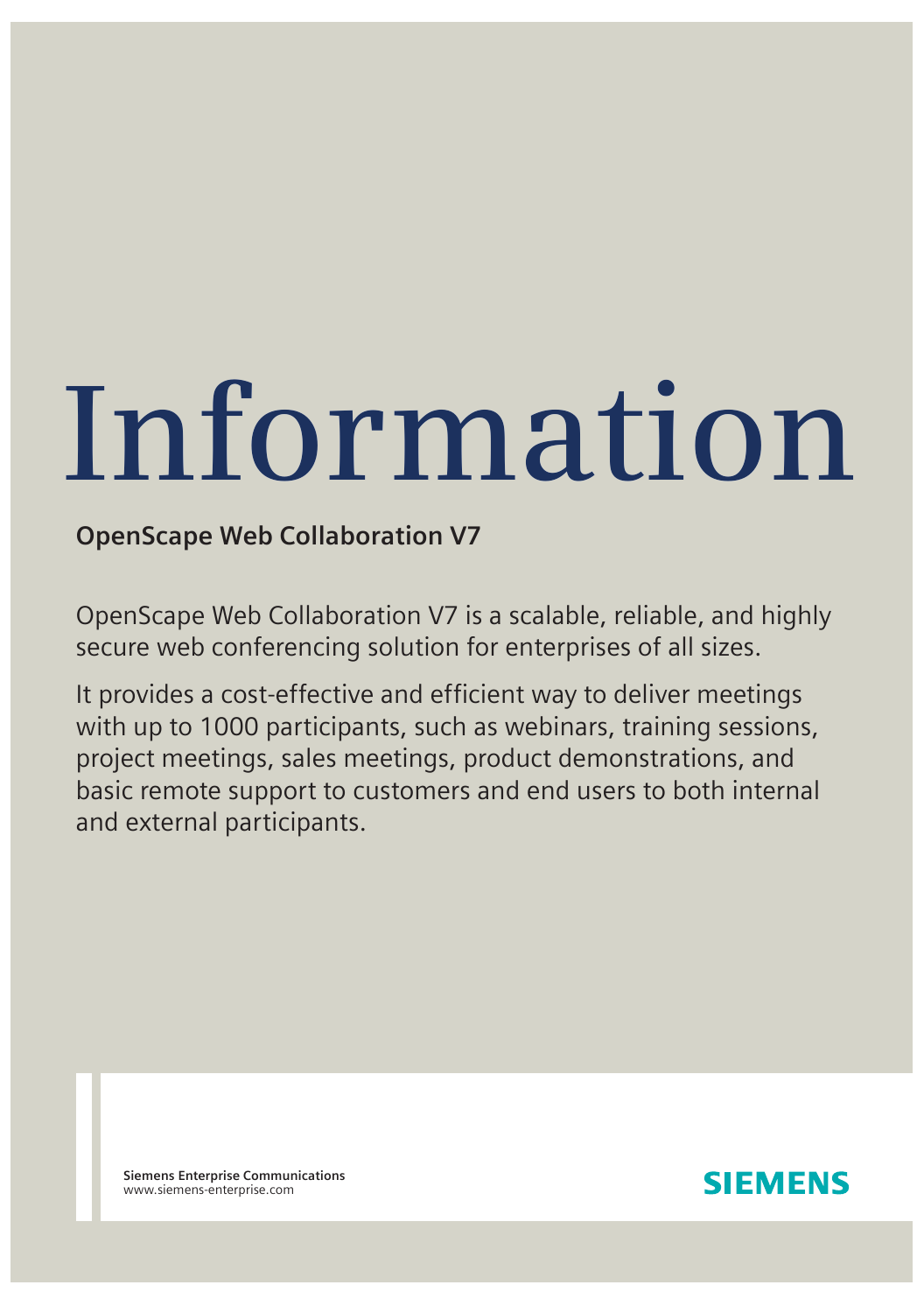# **Rich Multimedia Collaboration**

**OpenScape Web Collaboration helps companies reduce overspending on business travel and third-party web conferencing services, while enabling employees, partners and customers to share more ideas and information – at a moment's notice and at a fraction of the cost.**

# **Portfolio**

#### **Instant Meeting**



• Facilitate important meetings when travel is not an option

- Collaborative document/content creation and sharing
- Excellent for geographically-dispersed teams and mobile people

#### **Benefits**

- Successfully and professionally engage your customers from preliminary negotiations through implementation, down to post-sales activities
- Clarify detailed customer inquiries in the shortest possible time
- Improve telesales, customer relationships and communications
- Demonstrate software products to your customers remotely
- **Effectively deliver webinars**

**Collaborative document creation**

## **Secure Advisor**



- Impress customers with fast and efficient remote support
- Shorten the duration of problem solving and increase the resolution rate
- Excellent training tool for dealing with user error issues

#### **Benefits**

- Minimize on-site visits to diagnose and solve problems
- Work on remote computers without the need to have someone on the other end
- Install updates and patches in off-hours to reduce disruptions
- Monitor statistics on devices to avoid potential problems with CPU utilization, databases and applications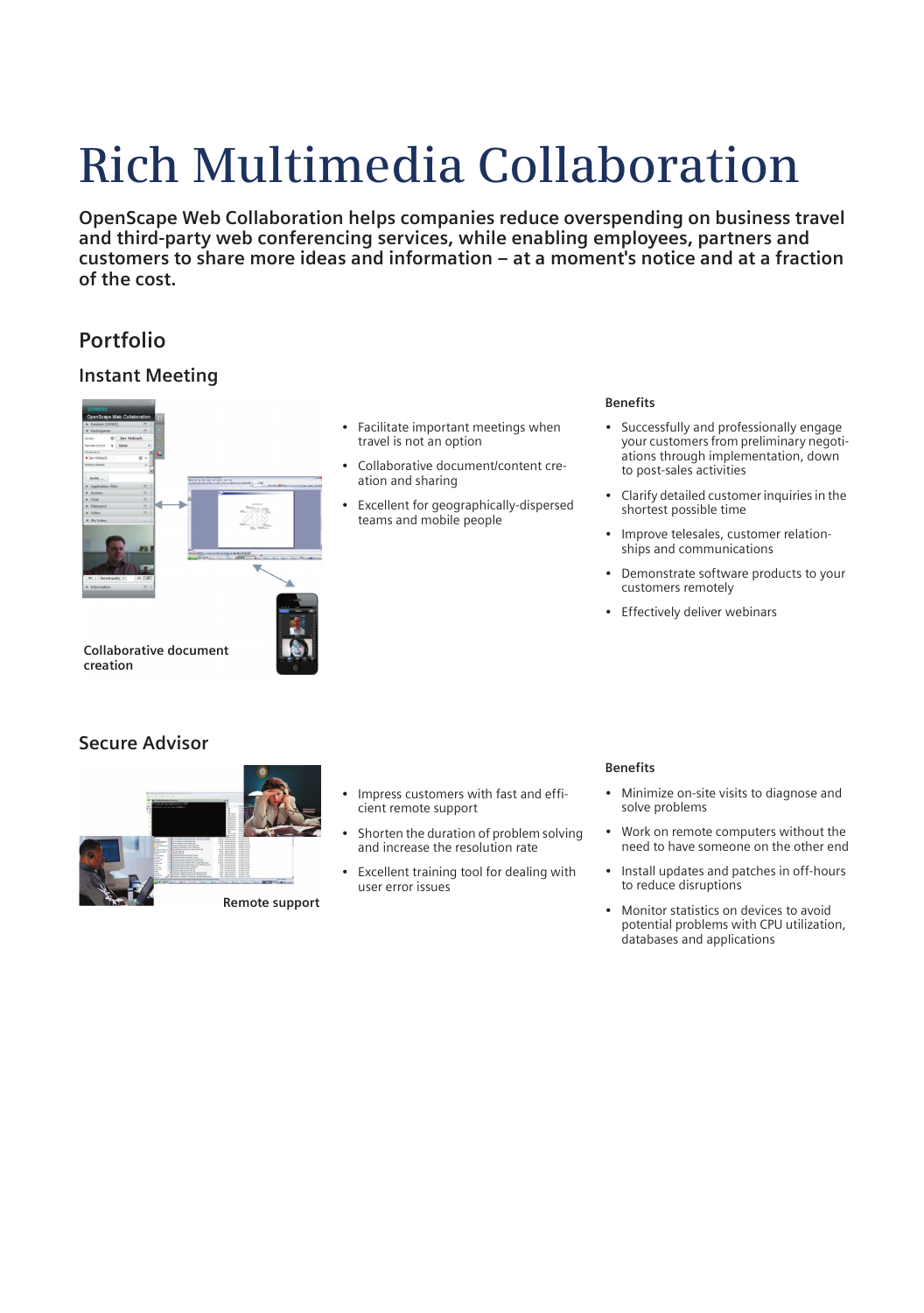# **Usability**

The solution provides the following usability features:

# **Simple and intuitive**

The OpenScape Web Collaboration client is as intuitive that it doesn't require end-user training.

#### **Automatic language recognition**

OpenScape Web Collaboration automatically recognizes the language of your operating system.

# **Multi-screen capability**

Enables users to access computers with several monitors. The user decides whether to see one or all of them.

# **Application selection**

Enables users to choose applications which can be presented to other users.

#### **Automatic reconnection after lost connection**

If users experience a network problem, the OpenScape Web Collaboration session is automatically reconnected when the network is recovered.

# **No installation or configuration**

No installation or configuration is required. The user just starts the module and participates in the session.

# **Changing viewing direction**

The user is able to change the viewing direction and decide whether he is the presenter or the viewer.

#### **Workplace-independent license model**

OpenScape Web Collaboration licenses are based on the number of concurrent conference rooms.

| ▶ Session (14055)<br>▼ Participants<br>ę<br>$\mathbb{R}$ | OpenScape Web Collaboration<br>None<br>None | $\Box$<br>$\Box$                          |
|----------------------------------------------------------|---------------------------------------------|-------------------------------------------|
|                                                          |                                             |                                           |
|                                                          |                                             |                                           |
|                                                          |                                             |                                           |
|                                                          |                                             |                                           |
|                                                          |                                             |                                           |
|                                                          |                                             |                                           |
|                                                          |                                             |                                           |
|                                                          |                                             |                                           |
|                                                          |                                             |                                           |
|                                                          |                                             |                                           |
|                                                          |                                             |                                           |
|                                                          |                                             |                                           |
|                                                          |                                             |                                           |
|                                                          |                                             | ō                                         |
|                                                          |                                             | $\Box$                                    |
|                                                          |                                             | □                                         |
|                                                          |                                             | O                                         |
|                                                          |                                             | □                                         |
|                                                          | Christiane                                  | ö                                         |
|                                                          | $\boldsymbol{\mathrm{v}}$                   | on<br>off                                 |
|                                                          |                                             | o                                         |
|                                                          | Information<br>Desktop client               | <b>Application filter</b><br>Good quality |

# **Features**

The solution provides the following technical features:

# **True color mode**

The true color mode enables users to present their screen without loss of quality with 16 million colors.

# **Video capability**

Up to 8 video participants per session are supported. OpenScape Web Collaboration users are able to send their webcam image to other participants in the session. The video technology is based on the H.264 codec which provides an outstanding video quality with very low bandwidth consumption.

# **File exchange**

Users can upload documents to the file repository and define the participants who are allowed to download these files.

# **Chat function**

Chat enables participants to communicate to each other or to all participants via text messages.

# **Mobility**

Enables mobile users of iPhone, iPad, Android, or any smartphone device to actively participate in a web conferencing session. Companies accelerate responsiveness and improve productivity by providing employees a convenient way to instantly collaborate in real-time from anywhere.

|                                   | æ                                                                                        |
|-----------------------------------|------------------------------------------------------------------------------------------|
|                                   |                                                                                          |
|                                   |                                                                                          |
|                                   |                                                                                          |
|                                   |                                                                                          |
|                                   |                                                                                          |
|                                   |                                                                                          |
|                                   |                                                                                          |
| <b>SM 2 4 4 8</b>                 | $18 - \frac{3}{2}$                                                                       |
|                                   | L.T-Mobile<br>12:20                                                                      |
|                                   |                                                                                          |
| d                                 |                                                                                          |
|                                   |                                                                                          |
|                                   |                                                                                          |
|                                   |                                                                                          |
|                                   |                                                                                          |
|                                   |                                                                                          |
|                                   |                                                                                          |
|                                   |                                                                                          |
|                                   |                                                                                          |
| $\cdot$ T-Mobile $\odot$<br>12:56 | Lind<br>×                                                                                |
| • Chris                           | 哩                                                                                        |
| • Linda                           |                                                                                          |
| - Steve                           |                                                                                          |
| • Sophia                          |                                                                                          |
|                                   |                                                                                          |
| - Jenny                           |                                                                                          |
|                                   |                                                                                          |
| John Doe                          | F.                                                                                       |
|                                   | 12:47                                                                                    |
|                                   | Chris Hi there!                                                                          |
|                                   | Chris How are you?                                                                       |
|                                   | John Doe Fine, thank you.                                                                |
|                                   | Steve I'm on the train, watching the presentation<br>from my iPhone.                     |
|                                   | Linda It looks great on the iPad!                                                        |
|                                   | 12:52                                                                                    |
|                                   | Jenny Let's welcome Sophia, she joined out<br>team last week. We're happy to have her on |
|                                   | board.                                                                                   |
|                                   |                                                                                          |
|                                   | Send<br>$\omega$                                                                         |

**Mobile client for iPhone/iPad and Android devices**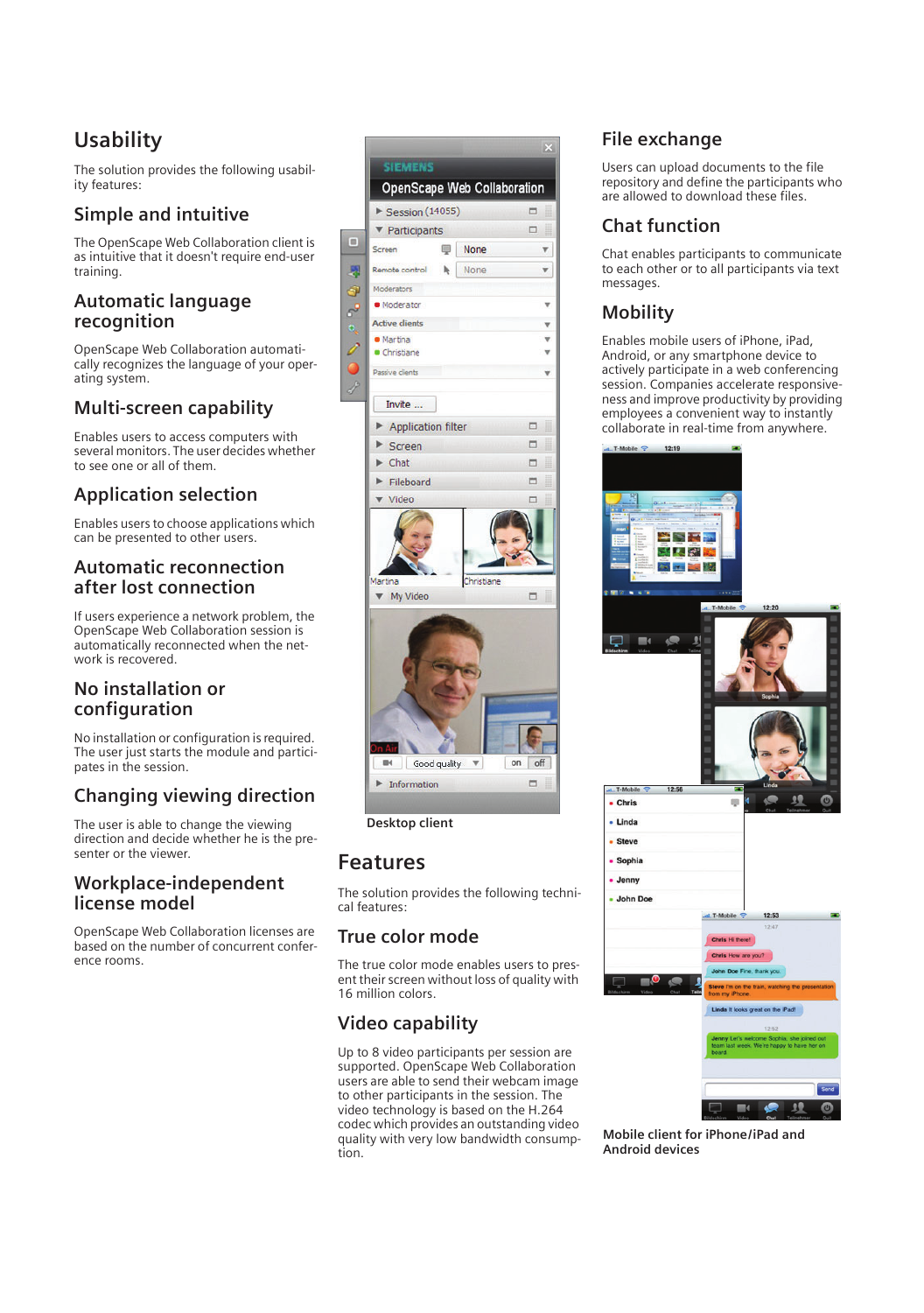# **Whiteboard**

The whiteboard feature enables users to create sketches on a virtual flip chart, which can be saved as a bitmap file for later use.

# **Remote control**

Includes online support and remote control tools for administration, maintenance and desktop sharing on remote PCs and servers, making it an excellent tool for facilitating faster problem resolution and improving customer service.

#### **Session recording**

The web conferencing session can be recorded and stored utilizing very secure mechanisms.

# **Technology**

#### **Automatic read-out of proxy settings**

OpenScape Web Collaboration automatically reads the proxy settings so that a configuration is not required.

## **Residue free**

When the session finishes, no backlogs or entries in the registry are left.

# **Integration into Microsoft Outlook**

OpenScape Instant Meeting Pro easily integrates Microsoft Outlook enabling users to schedule and start audio and web conference sessions from the calendar invitation.

# **Security**

# **Certified security**

OpenScape Web Collaboration was certified for its functionality by TÜV Süd: ISO/IEC 25051:2006 (Functionality) PPP 13011:2008 (Data Security)

#### TÜV IT (<u>http://www.tuev-sued.de/home\_en</u>)

offers certifications in the field of IT security and IT quality in accordance with European and international standards, and also in accordance with specific security criteria.

## **256-bit AES encryption**

256-bit AES encryption provides the strongest encoding mechanism available in the market place.

#### **HTTP protocol with SSL encryption**

Mobile clients/web browsers are secured using the SSL encryption.

**Limited** 

#### **Session password**

Sessions can be set up to require a password. To join a secure session, the participant must always enter the correct password for the session.

## **Blacklist and whitelist**

Users can define access rights to allow the opponent to run applications, write texts, or just passively point at something.

## **Tamper-proof recording**

Tamper-proof recording enables users to record sessions and play them back later. The session will be recorded in a proper format that remains secure from distortion and manipulation.

oft Outlook calendar invitations ce conferences can easily e web conferencing.

Iution includes click-to-conferntegration plug-ins to both oft and IBM groupware clients.

**Invitation for a web conference in Microsoft Outlook**

| Conference organized by Topp, Marlis starts at 22.05.2010 08:00 - Appointment<br>Elle Edit View Insert Format Tools Actions Help<br>Save and Close   4   C Recymence   Boyte Attendees   8   X   a<br>/ Delete OpenScape Conference / Start OpenScape Conference (B) Start With Conference<br><b>Appointment</b><br>Scheduling<br>Conference organized by Topp, Maris starts at 22.05.2010 08:00<br>Subtect:<br>Conference Dial In: toll: +4989700732200 other: +4989700732201 : Conference II<br>Locations<br>$-108:00$<br>Sa 22.05.2010<br>$ \Box$ All day event<br>Start time:<br>$- 00:30$<br>54 22.05.2010<br>End time: | Audio conference<br><b>Ⅳ</b> Record Name<br>Moderated conterence<br>Web conference | Check the Record Name to prompt<br>paticipants to record their name before they.<br>can enter the conference.<br>A regularly scheduled Meet-me conference<br>should have the presence of a moderator. If<br>the conference starts without the presence of<br>the moderator, invitees hear music-on-hold<br>until the moderator joins. | $-101 \times$<br>Micros<br>for voie<br>include |
|------------------------------------------------------------------------------------------------------------------------------------------------------------------------------------------------------------------------------------------------------------------------------------------------------------------------------------------------------------------------------------------------------------------------------------------------------------------------------------------------------------------------------------------------------------------------------------------------------------------------------|------------------------------------------------------------------------------------|---------------------------------------------------------------------------------------------------------------------------------------------------------------------------------------------------------------------------------------------------------------------------------------------------------------------------------------|------------------------------------------------|
| v   Uc Show time as:   Busy<br>Reminder: 15 minutes<br>OpenScape Conference Resources (do not modify any lines below)<br>------------VOICE--->><br>Conference Dial In: toll: +4989700732200 other: +4989700732201<br>Conference PIN: 638122                                                                                                                                                                                                                                                                                                                                                                                  | Add web conference<br>Prefered web conference provider<br>Fastviewer               | 写<br>OK.<br>Cancel                                                                                                                                                                                                                                                                                                                    | The so<br>ence ir<br>Micros<br>Ξ               |
| WEB>><br>WebConferenceURL: http://iftfv.gscft.global-intra.net/client/fv i r544885F3.exe<br><<------------WEB---                                                                                                                                                                                                                                                                                                                                                                                                                                                                                                             |                                                                                    |                                                                                                                                                                                                                                                                                                                                       | Invitat                                        |
| Contacts                                                                                                                                                                                                                                                                                                                                                                                                                                                                                                                                                                                                                     |                                                                                    | Categories                                                                                                                                                                                                                                                                                                                            | Micros<br>Private I                            |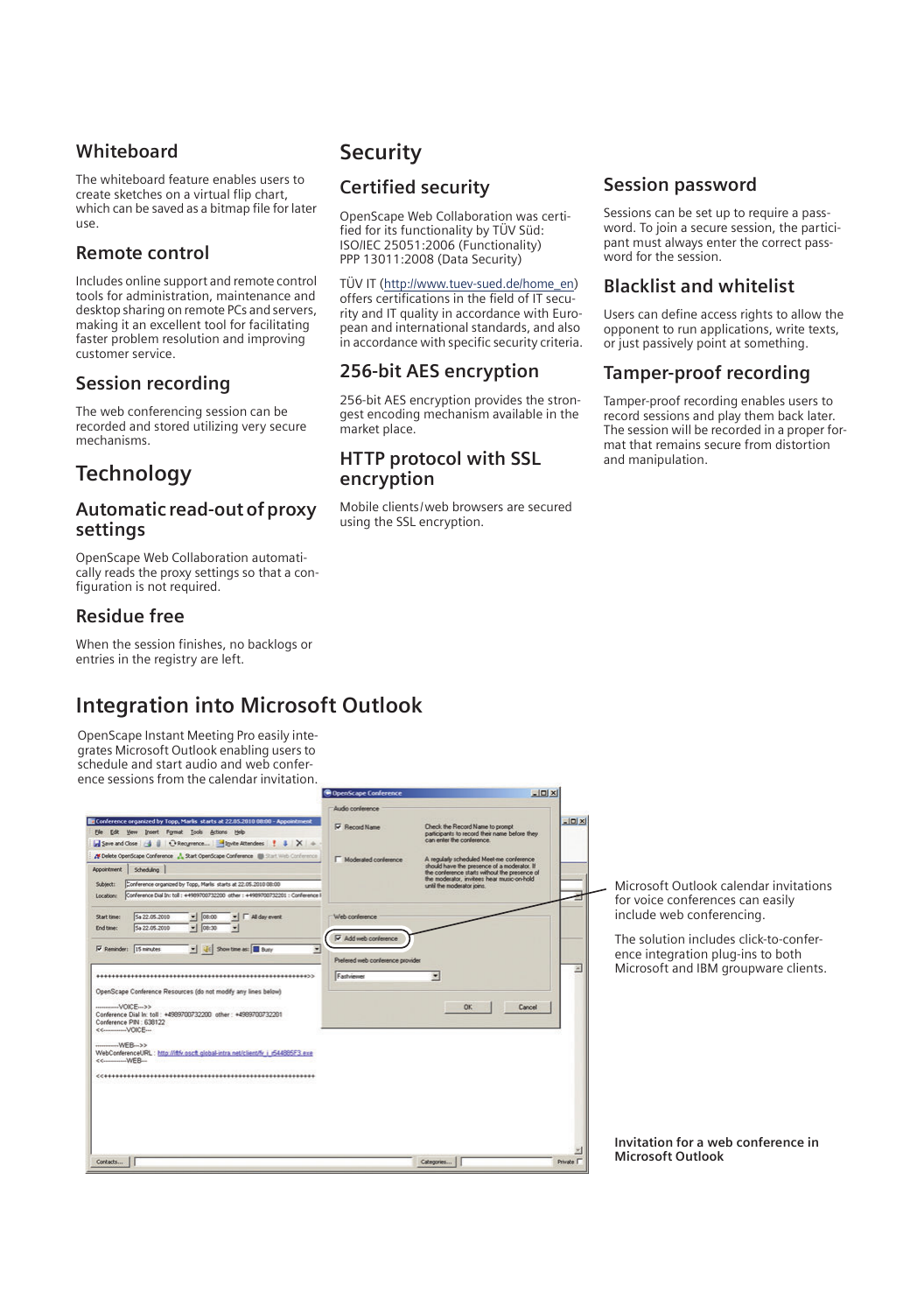# **Architecture**

## **Deployment scenario on premise (own server solution)**



## **Deployment scenario hosted (hosted server solution)**

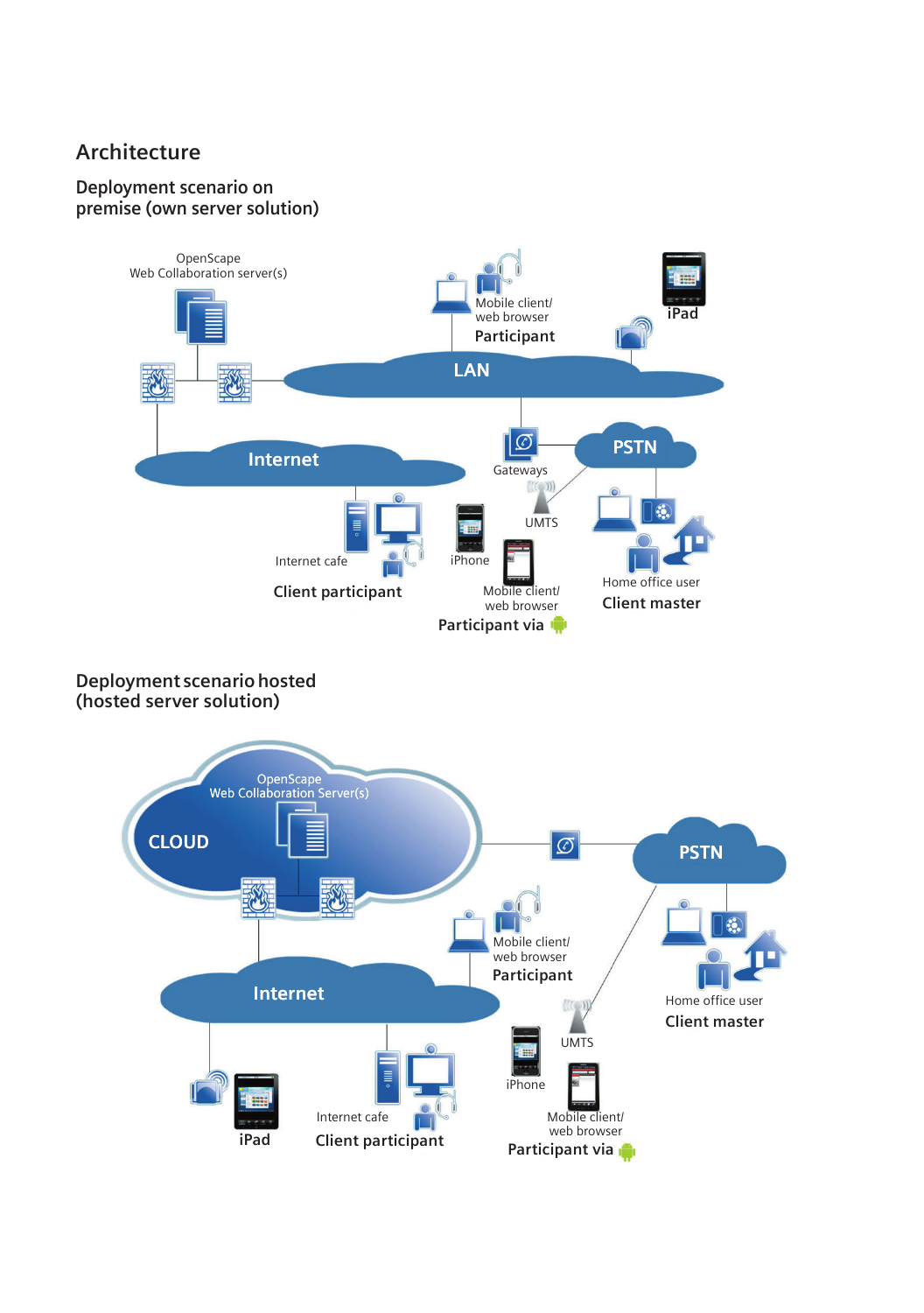# **Deployment scenario with OpenScape Voice**

The following diagram depicts an example topology for OpenScape UC Application, OpenScape Voice and OpenScape Web Collaboration, which also indicates the concept of "participants" and "masters", as well as other solution components.

The OpenScape Web Collaboration web conference server would be located within a firewall DMZ in order to provide sufficient security and support for either internal or external participants.



# **System scalability and characteristics**

- High scalability virtually unlimited via cascading server architecture
- The OpenScape Web Collaboration solution supports up to 250 concurrent users per server and up to 1000 clients/users (native, mobile, web) on a single server.
- Warm standby redundancy can be implemented in the host server.
- The OpenScape Web Collaboration server can be installed in a VMware ESX(i) 4.x environment.

# **Languages**

All languages are possible through Unicode support. Depending on the language of the operating system, automatic language detection is available for the moderator and the client.

The following languages are already available in OpenScape Web Collaboration:

- English
- **German**
- **French**
- Italian
- Spanish
- Dutch
- Polish
- Greek
- Russian
- Turkish
- Japanese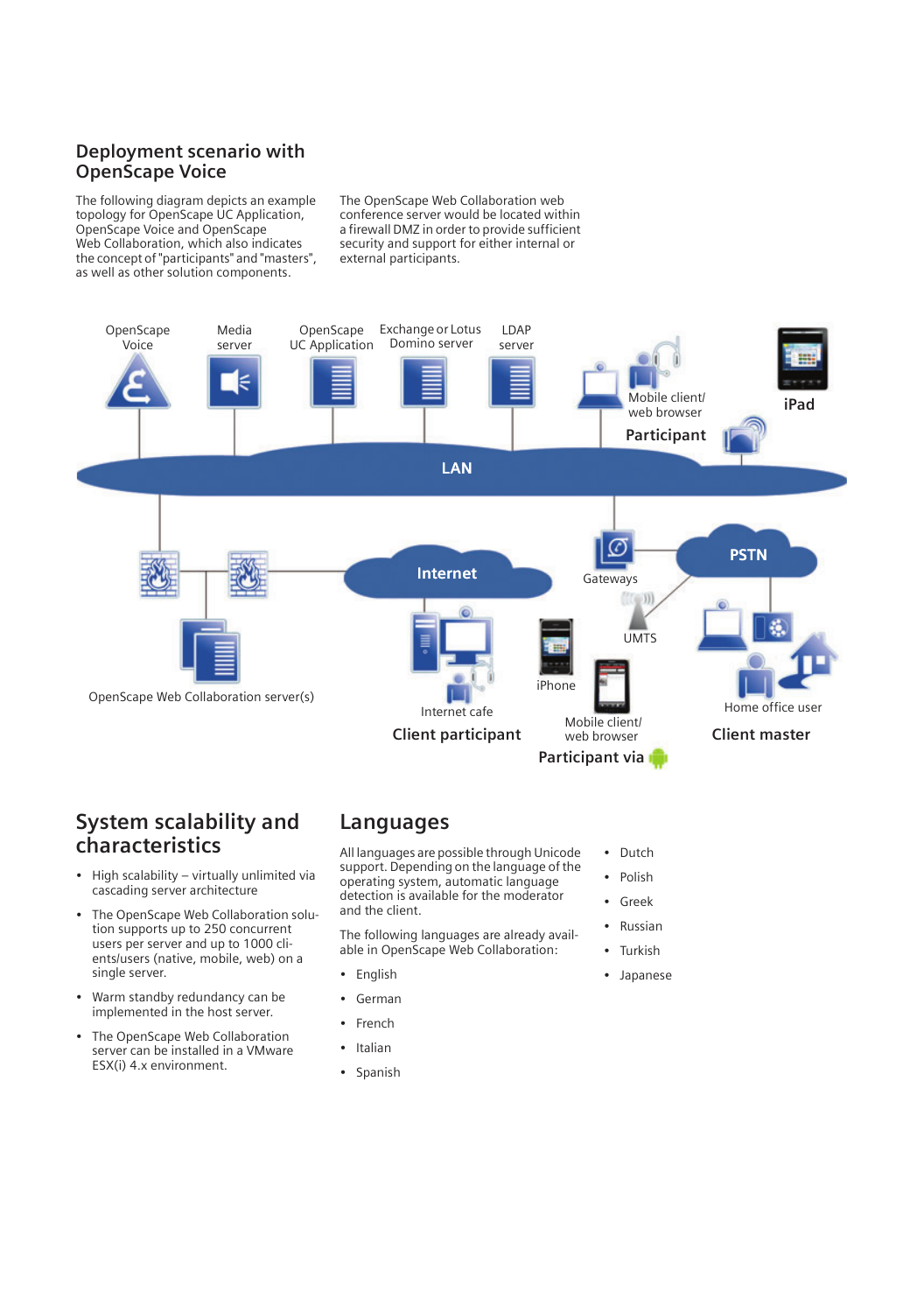# **Hardware/Software requirements**

# **Minimum requirements for the OpenScape Web Collaboration V7 server**

| <b>OpenScape Web Collaboration server</b>                   |                                                                                                                                 |
|-------------------------------------------------------------|---------------------------------------------------------------------------------------------------------------------------------|
| Software requirements                                       | Microsoft Windows 2003 or 2008 with the latest service pack                                                                     |
| Hardware requirements for up to<br>150 parallel conferences | Xeon processor<br>At least 2.5 GHz<br>At least 4 GB RAM<br>1000 Mbps network cards<br>At least 30 GB of free disk storage space |

# **Desktop client**

| OpenScape Web Collaboration requirements for running the moderator's and the participants' client programs |                                                                                                  |
|------------------------------------------------------------------------------------------------------------|--------------------------------------------------------------------------------------------------|
| Software requirements                                                                                      | Microsoft Windows 98, ME, NT, 2000, XP, Vista, 7<br>Microsoft Windows Server 2000/2003/2008      |
| Hardware requirements                                                                                      | Internet access (can be through proxy)<br>Processor speed at least 300 MHz<br>At least 64 MB RAM |

# **Mobile client /web browser**

| OpenScape Web Collaboration - Mobile client/web browser |                                                                                                |
|---------------------------------------------------------|------------------------------------------------------------------------------------------------|
| <b>Tested browsers</b>                                  | Internet Explorer<br>$\bullet$ Firefox<br>• Google Chrome<br>• Safari<br>• Opera Mobile        |
| Features                                                | • List of participants<br>• Desktop sharing<br>• Chat (to all participants)<br>• Receive video |

# **Mobile client for iPhone, iPad, and Android devices**

|          | OpenScape Web Collaboration – Mobile client for iPhone, iPad, and Android devices                                                  |
|----------|------------------------------------------------------------------------------------------------------------------------------------|
| Features | • List of participants<br>• Desktop sharing<br>• Chat (to all participants)<br>• Receive video<br>• Send video (requires iPhone 4) |